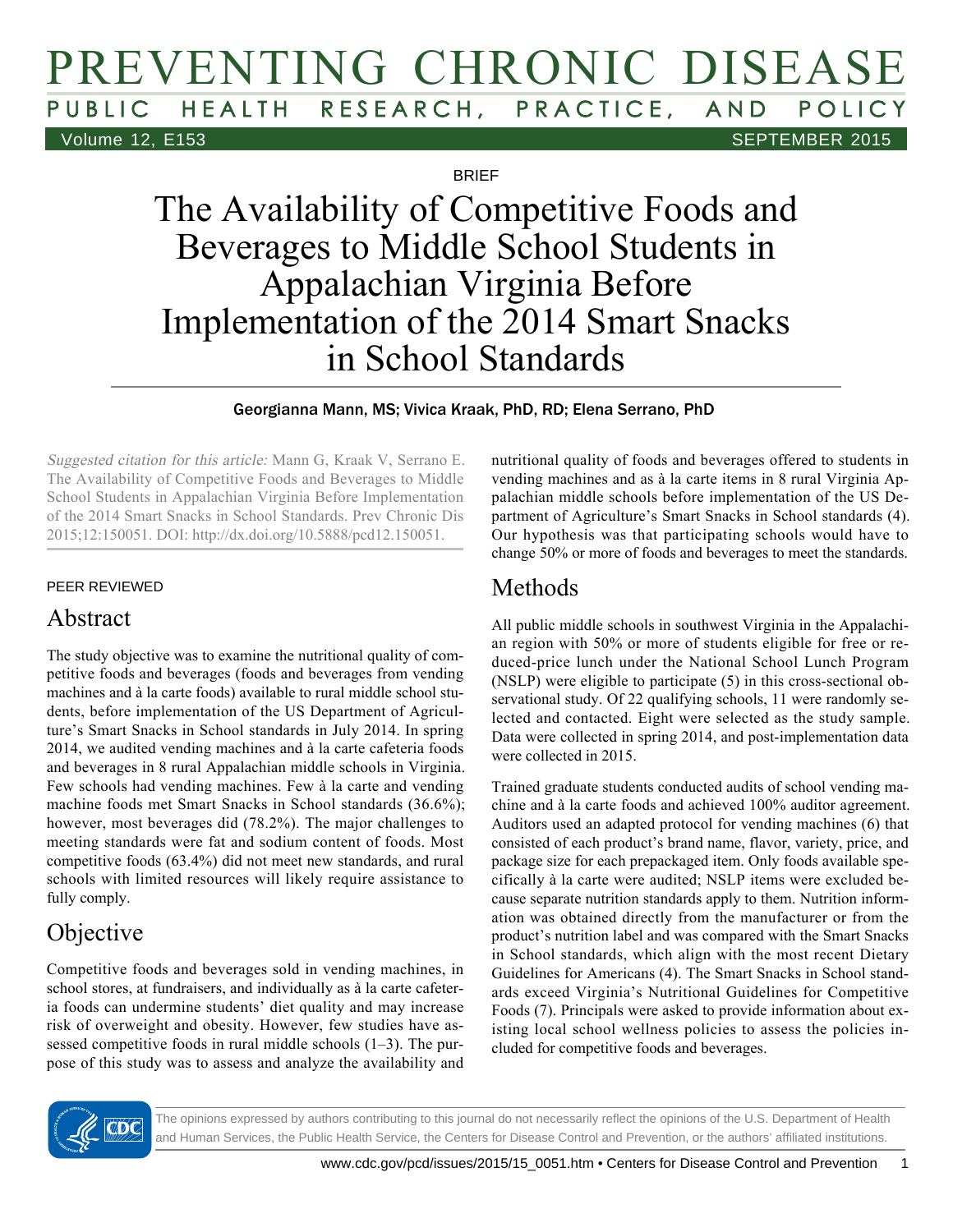Descriptive statistics on the availability of competitive foods and beverages were computed by competitive food category (à la carte and vending machine) and compared with Smart Snacks standards (4). The percentage of food and beverage items compliant with the new policies was described by standard and by school.

### Results

Four of the 8 participating schools included more than grades 6 through 8: three included kindergarten through eighth grade, and 1 included grades 5 through 8. The average eligibility rate for free or reduced-price lunch was 57.0%; there were no significant differences between participating and nonparticipating schools. More than 93% of students were white. No local school wellness policies on competitive foods and beverages were identified.

Only 4 schools had vending machines. All schools offered water. One school also offered juice in 10-ounce portions, and another offered noncompliant sports drinks. Overall, 36.6% of all à la carte foods and 78.2% of à la carte beverages in each school met all the Smart Snacks in School standards (Table 1). No trend was observed between number of items offered or compliance and eligibility for free and reduced-price lunch. The most popular snack items sold were potato chips, flavored tortilla chips, and other salty snacks. Chips, grain-based desserts, and ice cream often did not meet the standards; however, granola bars and sweet snack mixes did. Common beverages included bottled water (32.4%), carbonated and noncarbonated 100% juice (41.2%), and fruit drinks (23.5%). Some schools offered 5% fruit drinks, which are not permitted under the Smart Snacks in School standards. The most challenging standard to meet was 35% or less calories from fat (62.3%; standard deviation [SD], 19.2%) (Table 2). A high percentage of schools (94.7%; SD, 10.5%) complied with the sugar standard in their foods ( $\leq$ 35% sugar by weight), and most (77.6%; SD, 22.1%) adhered to the saturated fat standard  $(≤10%$  saturated fat). Most schools (71.9%; SD, 21.5%) met the 200 calories or less per serving standard.

Compliance with individual standards by schools and by food items was similar but not identical. Some schools offered more food items than others (Tables 1 and 2). Most foods (85.6%; SD, 7.7%) met ingredient standards and 36.6% of competitive food items were compliant with all Smart Snacks in Schools standards.

## **Discussion**

Findings validated the stated hypothesis that at least 50% of items would need to be replaced with reformulated or alternative foods and beverages, because 63.4% of à la carte and vending machine food items did not meet the new standards (8). Fat and sodium restrictions proved to be the most difficult standards to achieve, and items included flavored tortilla chips and ice cream novelties (fat) and chips, cheese crackers, and baked goods (sodium). Food items that failed to meet the caloric restrictions often met the other standards, with the exception of serving size. Most food items met the sugar restriction except ice cream novelties. Flavored tortilla chips failed the ingredient standards. Based on data from the vending machines, only one school would need to change vending offerings based on the new standards, which does not align with our hypothesis.

The number of items offered à la carte did not correlate with the percentage of eligibility for free and reduced-price lunch in schools, in contrast to literature showing lower purchasing power for competitive foods among students who are eligible for free and reduced-price meals (9–11). Each county in the study offered different numbers and types of foods and beverages even within the same region. Item variety offered in comparison to previous research implied that more of the schools in the present study provided ice cream; fewer provided sugar-sweetened choices and similar sweet and salty snack options (12). The primary limitations of this study were the small school sample size and lack of external validity.

Future research should assess how competitive foods contribute to students' diet quality and how new standards affect NSLP participation. Qualitative studies are needed to elicit feedback about the opportunities, challenges, and resources needed to help rural middle schools implement the Smart Snacks regulations.

## Acknowledgments

We thank the school principals, cafeteria managers, staff, and students in southwest Virginia for their participation in the study. We also thank Yara El Haddad who provided support for data collection. Internal funding for this project was provided by Virginia Polytechnic Institute and State University's College of Agriculture and Life Sciences, Blacksburg, Virginia. The authors have no competing financial interests.

# Author Information

Corresponding Author: Georgianna Mann, MS, PhD Candidate, Department of Human Nutrition, Foods, and Exercise, Virginia Polytechnic Institute and State University, Blacksburg, VA 24061. Telephone: 770-316-0784. Email: gmann89@vt.edu.

Author Affiliations: Vivica Kraak, Elena Serrano, Department of Human Nutrition, Foods, and Exercise, Virginia Polytechnic Institute and State University, Blacksburg, Virginia.

The opinions expressed by authors contributing to this journal do not necessarily reflect the opinions of the U.S. Department of Health and Human Services, the Public Health Service, the Centers for Disease Control and Prevention, or the authors' affiliated institutions.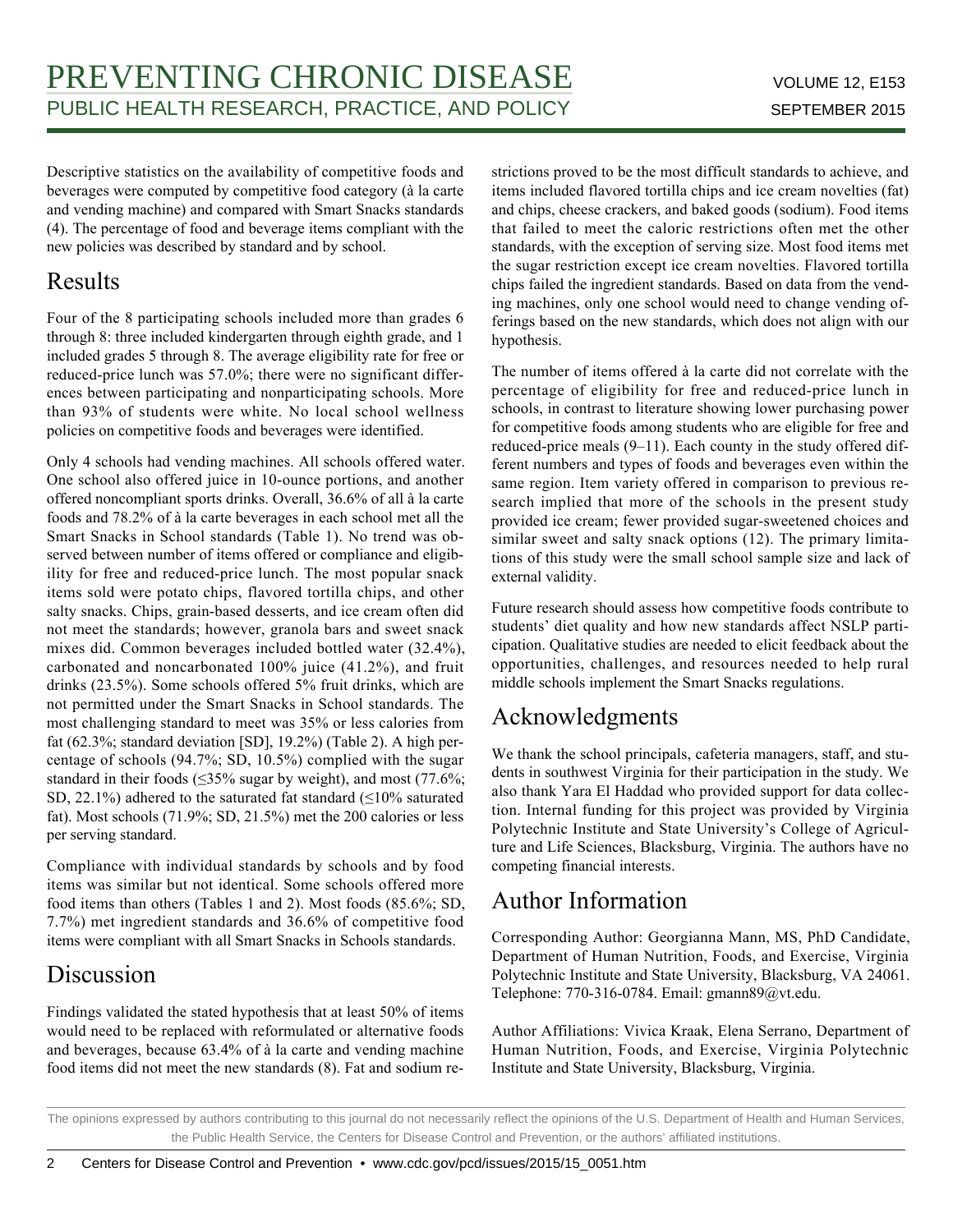#### References

- 1. Freedman DS, Khan LK, Serdula MK, Dietz WH, Srinivasan SR, Berenson GS. The relation of childhood BMI to adult adiposity: the Bogalusa Heart Study. Pediatrics 2005; 115(1):22–7.
- 2. Davis AM, Bennett KJ, Befort C, Nollen N. Obesity and related health behaviors among urban and rural children in the United States: data from the National Health and Nutrition Examination Survey, 2003–2004 and 2005–2006. J Pediatr Psychol 2011;36(6):669–76.
- 3. Hennessy E, Oh A, Agurs-Collins T, Chriqui JF, Mâsse LC, Moser RP, et al. State-level school competitive food and beverage laws are associated with children's weight status. J Sch Health 2014;84(9):609–16.
- US Department of Agriculture Food and Nutrition Service. 4. National School Lunch Program and School Breakfast Program: nutrition standards for all foods sold in school as required by the Healthy, Hunger-Free Kids Act of 2010. Fed Regist 2013;78(125):39068–120.
- School Year 2012–2013 National School Lunch Program 5. (NSLP) Free and Reduced Price Eligibility Report. Virginia Department of Education, School Nutrition Program; 2012. http://www.doe.virginia.gov/support/nutrition/statistics/. Accessed August 31, 2014.
- 6. Pasch KE, Lytle LA, Samuelson AC, Farbakhsh K, Kubik MY, Patnode CD. Are school vending machines loaded with calories and fat: an assessment of 106 middle and high schools. J Sch Health 2011;81(4):212–8.
- 7. Nutritional Guidelines for Competitive Foods. 8 VAC §22.1-16 and §22.1-17 ( 1980). http://leg1.state.va.us/cgi-bin/ legp504.exe?000+reg+8VAC20-290-10. Accessed August 31, 2014.
- 8. Johnston LD, O'Malley PM, Terry-McElrath YM, Colabianchi N. School policies and practices to improve health and prevent obesity: national secondary school survey results: school years 2006–07 through 2012–13. Ann Arbor (MI): Bridging the Gap Program Survey Research Center, Institute for Social Research; 2014. http://www.bridgingthegapresearch.org/ \_asset/k2fh75/SS\_Dec2014\_report.pdf. Accessed January 13, 2015.
- Gleason P, Briefel RR, Wilson A, Dodd AH. School meal 9. program participation and its association with dietary patterns and childhood obesity. Princeton (NJ): Mathematica Policy Research; 2009.
- 10. Probart C, McDonnell E, Hartman T, Weirich JE, Bailey-Davis L. Factors associated with the offering and sale of competitive foods and school lunch participation. J Am Diet Assoc 2006; 106(2):242–7.
- 11. Fox MK, Gordon A, Nogales R, Wilson A. Availability and consumption of competitive foods in US public schools. J Am Diet Assoc 2009;109(2,Suppl):S57–66.
- 12. Pilant JD, Skinner JD. Availability of competitive foods and beverages during lunch in middle schools. Topics Clin Nutr 2004;19(1):20–7.

The opinions expressed by authors contributing to this journal do not necessarily reflect the opinions of the U.S. Department of Health and Human Services, the Public Health Service, the Centers for Disease Control and Prevention, or the authors' affiliated institutions.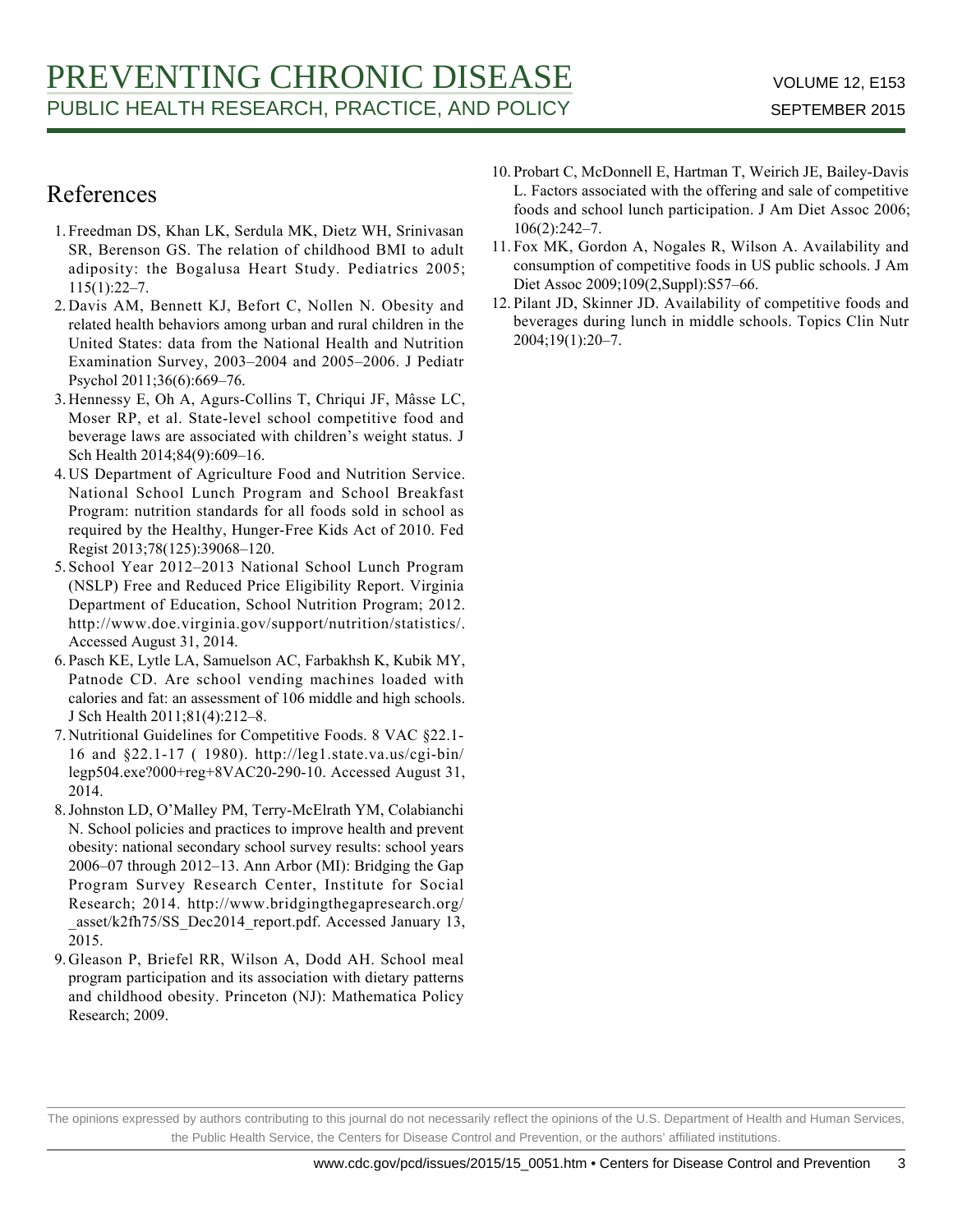#### Tables

Table 1. Compliance of à la Carte Foods and Beverages With Smart Snacks in Schools Standards, Schools With High Rates of Students Eligible for the Free and Reduced-Price National School Lunch Program, Appalachian Virginia, 2014

| <b>School Number</b>                                   | % of Students<br><b>Eligible for Free</b><br>and Reduced-Price<br>Lunch | No. of à la Carte<br>Foods Offered <sup>a</sup> | % of Foods<br><b>Compliant With</b><br><b>Standards</b> | No. of à la Carte<br><b>Beverages</b><br><b>Offered</b> <sup>b</sup> | % of Beverages<br><b>Compliant With</b><br><b>Standards</b> |
|--------------------------------------------------------|-------------------------------------------------------------------------|-------------------------------------------------|---------------------------------------------------------|----------------------------------------------------------------------|-------------------------------------------------------------|
| 1                                                      | 51.0                                                                    | 6                                               | 16.7                                                    | 2                                                                    | 50.0                                                        |
| $\mathbf{2}$                                           | 51.6                                                                    | 9                                               | 55.6                                                    | 3                                                                    | 66.7                                                        |
| 3                                                      | 56.0                                                                    | 9                                               | 22.2                                                    | 2                                                                    | 100.0                                                       |
| 4                                                      | 56.9                                                                    | 8                                               | 25.0                                                    | 4                                                                    | 75.0                                                        |
| 5                                                      | 58.2                                                                    | 5                                               | 40.0                                                    |                                                                      | 100.0                                                       |
| 6                                                      | 59.6                                                                    | 25                                              | 36.0                                                    | 9                                                                    | 66.7                                                        |
|                                                        | 59.8                                                                    |                                                 | 42.9                                                    | 5                                                                    | 80.0                                                        |
| 8                                                      | 63.0                                                                    | 13                                              | 53.9                                                    | 8                                                                    | 87.5                                                        |
| Mean school<br>compliance (95%<br>confidence interval) |                                                                         | $10.3(5.8 - 14.7)$                              | $36.5(26.6 - 46.5)$                                     | $4.3(2.2 - 6.3)$                                                     | 78.2 (66.2-90.3)                                            |

Abbreviation: —, not applicable.

<sup>a</sup> Foods offered include exempted food items (eg, part skim cheese).

 $<sup>b</sup>$  The same beverage offered in a different size was counted as a separate beverage.</sup>

The opinions expressed by authors contributing to this journal do not necessarily reflect the opinions of the U.S. Department of Health and Human Services, the Public Health Service, the Centers for Disease Control and Prevention, or the authors' affiliated institutions.